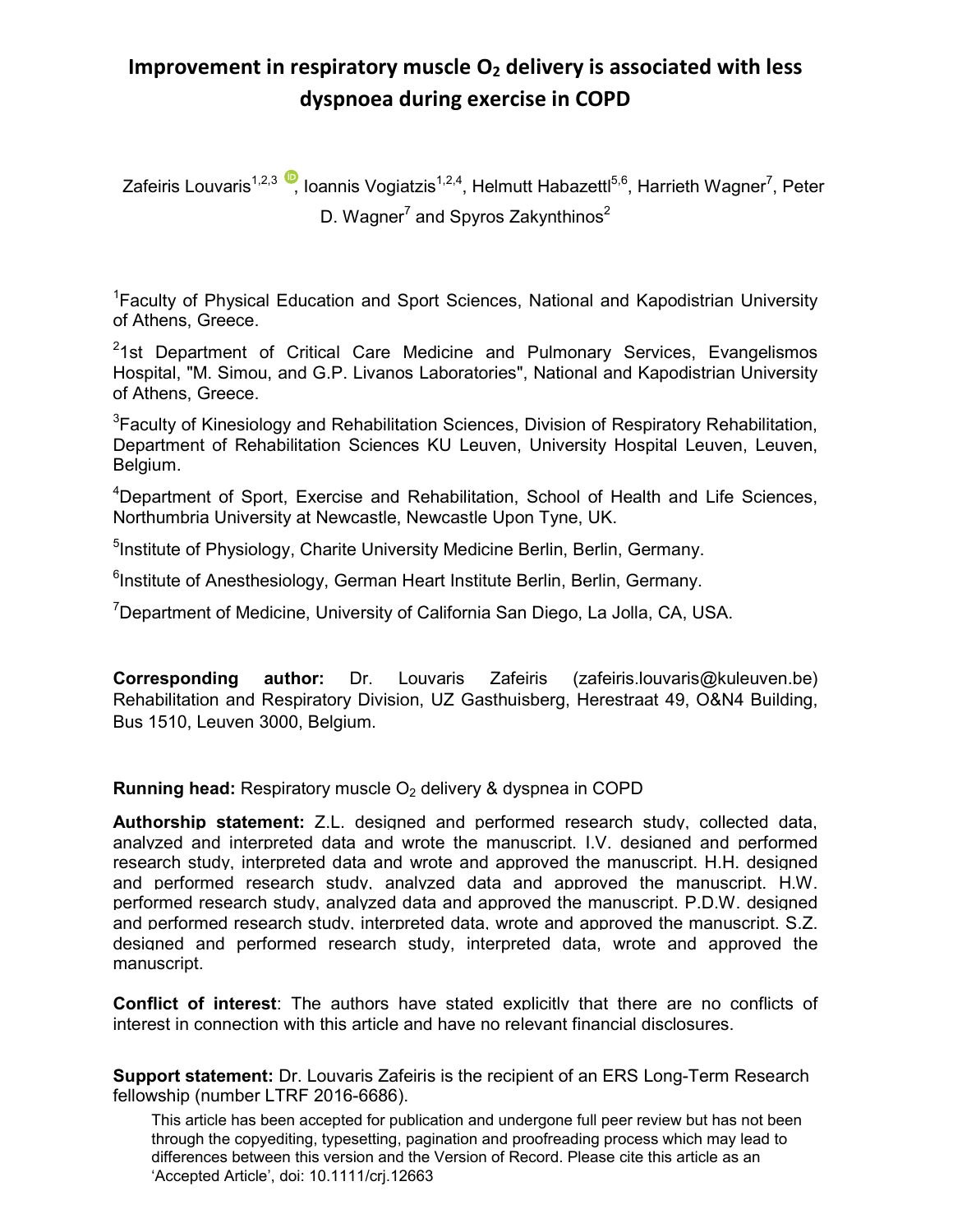## **To the Editor,**

We previously demonstrated that compared to room air, both heliox and pure oxygen breathing increased inspiratory and expiratory muscle oxygen delivery  $(O_2DEL)$  and reduced dyspnoea sensations during constant-load exercise [1]. Taking into consideration that in COPD activity-related dyspnoea is exaggerated by exercise-induced respiratory muscle fatigue [2], we investigated the extent to which an improvement in respiratory muscle  $O<sub>2</sub>DEL$  contributes to the mitigation of dyspnoea sensations during exercise.

We retrospectively analyzed data from our recently published work [1]. In [1], ten patients with COPD (FEV<sub>1</sub>, 46 $\pm$ 12% predicted), we simultaneously measured inspiratory (intercostals), expiratory (abdominal) and locomotor (vastus lateralis) muscle blood flow and  $O<sub>2</sub>$ DEL during three constant-work rate exercise tests on a cycle ergometer (corresponding to 75% of peak work-rate) to the limit of tolerance whilst breathing: i) room air, ii) heliox (He: 0.79 and  $F_1O_2$ : 0.21) and iii) oxygen ( $F_1O_2$ : 1.0) -the latter two conditions were performed in balanced order- [1]. Dyspnoea sensations during exercise were assessed by the 0-10 Borg category-ratio scale. Exercise time was reported in [1] as significantly prolonged (by  $\sim 60\%$ ) during both heliox and oxygen breathing compared to room air. Data on heliox and oxygen breathing were analyzed at the same time-point (isotime) as at exhaustion in room air breathing. This ensured that the work of the locomotor muscles during cycling was identical between the three conditions. Shapiro-Wilk tests revealed that all data were normally distributed. Based on an expected effect size [p] of 0.76 that was calculated from the mean difference and the corresponding Standard Deviation of both intercostal and abdominal muscle  $O<sub>2</sub>DEL$  between air and oxygen breathing at isotime, a sample size of 9 patients (using a correlation analysis, power of 0.80 and an alpha significance level of 0.05, 2-sided, calculated using GPower software, version 3.1) was deemed sufficient to address the objective of the study. Pearson

1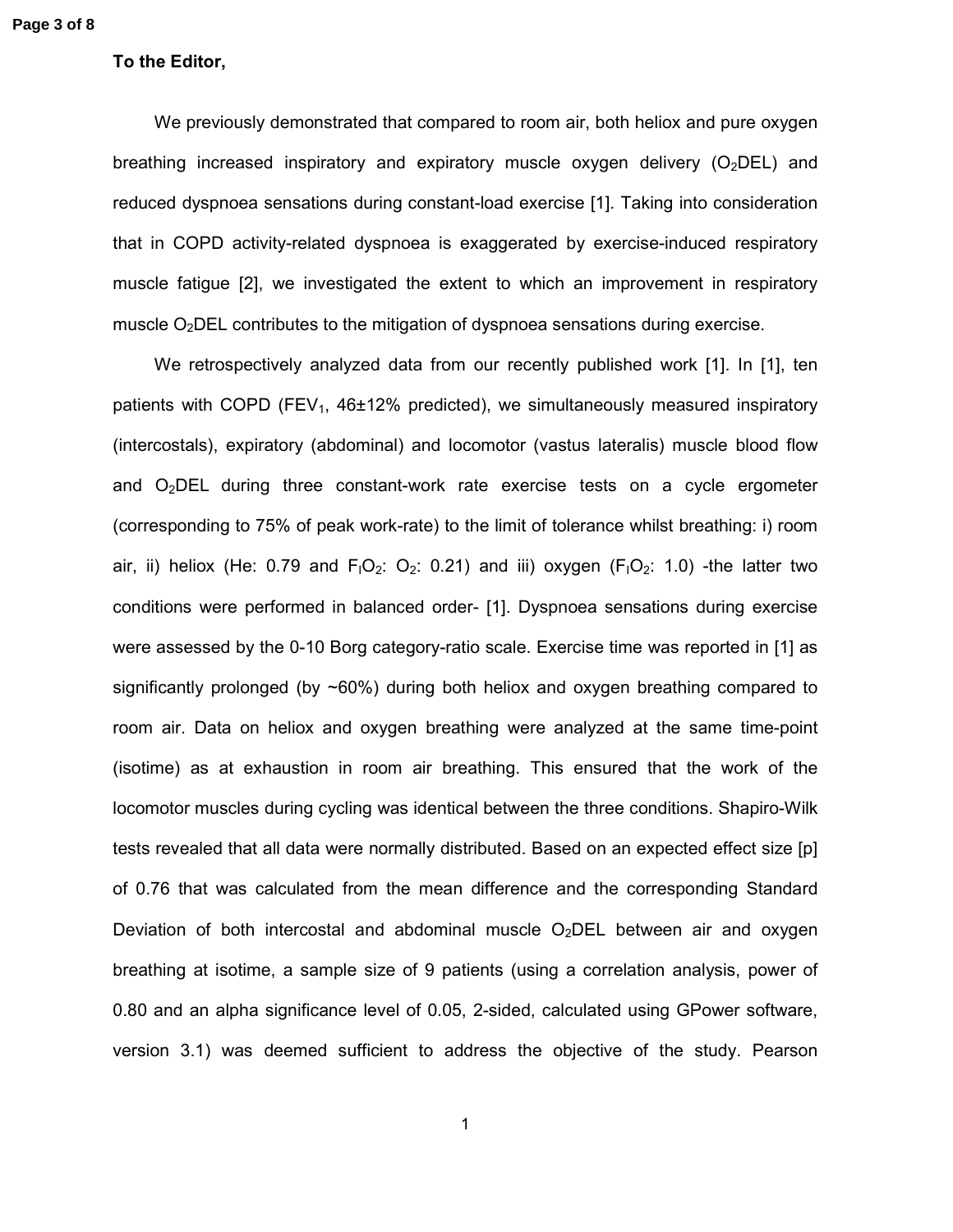correlation coefficient analysis was performed to determine the associations between independent variables.

Exercise data expressed as absolute differences from room air during heliox and oxygen breathing are presented in Table 1. Interestingly, reductions in dyspnoea scores at isotime were each negatively correlated with increases in intercostals and abdominal muscle  $O_2$ DEL during both heliox and oxygen compared to room air (Figure 1), whilst weaker associations were found between increase in locomotor muscle oxygen  $O_2$ DEL and reductions in dyspnoea scores during both heliox and oxygen ( $r = -0.53$ ,  $p = 0.08$  and  $r =$ -0.52, p= 0.09 respectively). In addition, we found strong negative associations at isotime between the reductions in arterial lactate concentration and the improvement in intercostal and abdominal muscle O<sub>2</sub>DEL whilst breathing heliox ( $r = -0.84$  and  $r = -0.78$ , respectively, p<0.001) or oxygen (r= -0.82 and r= -0.81, respectively, p<0.001).

The present study expands what is known [3-5] by demonstrating that besides ventilatory constraints, limitation in both inspiratory and expiratory muscle  $O<sub>2</sub>DEL$  during exercise may be associated with greater dyspnoea in COPD, whilst highlighting the sensitivity of the Borg scale to detect changes in physiological variables across different interventions. Importantly, our data shows that at a relatively similar minute ventilation (i.e., between room air and oxygen, Table 1), intensity of dyspnoea was lower for greater levels of respiratory muscle  $O<sub>2</sub>$ DEL, thus providing convincing evidence for the role of respiratory muscle O<sub>2</sub>DEL on dyspnoea relief during exercise in COPD. A neurobiologic model of dyspnoea in COPD reported by O'Donnell et al. [6] illustrated that neural inputs that reach the somatosensory cortex and contribute to dyspnoea, originate from the locomotor and respiratory muscles via the type III-IV afferents. Indeed, the study by Gagnon et al. [7], that investigated the potential mechanisms of dyspnoea in patients with COPD, demonstrated greater exercise tolerance and lower dyspnoea sensations when the signals from the lower limb muscle sensory afferents (type III-IV) were experimentally inhibited. The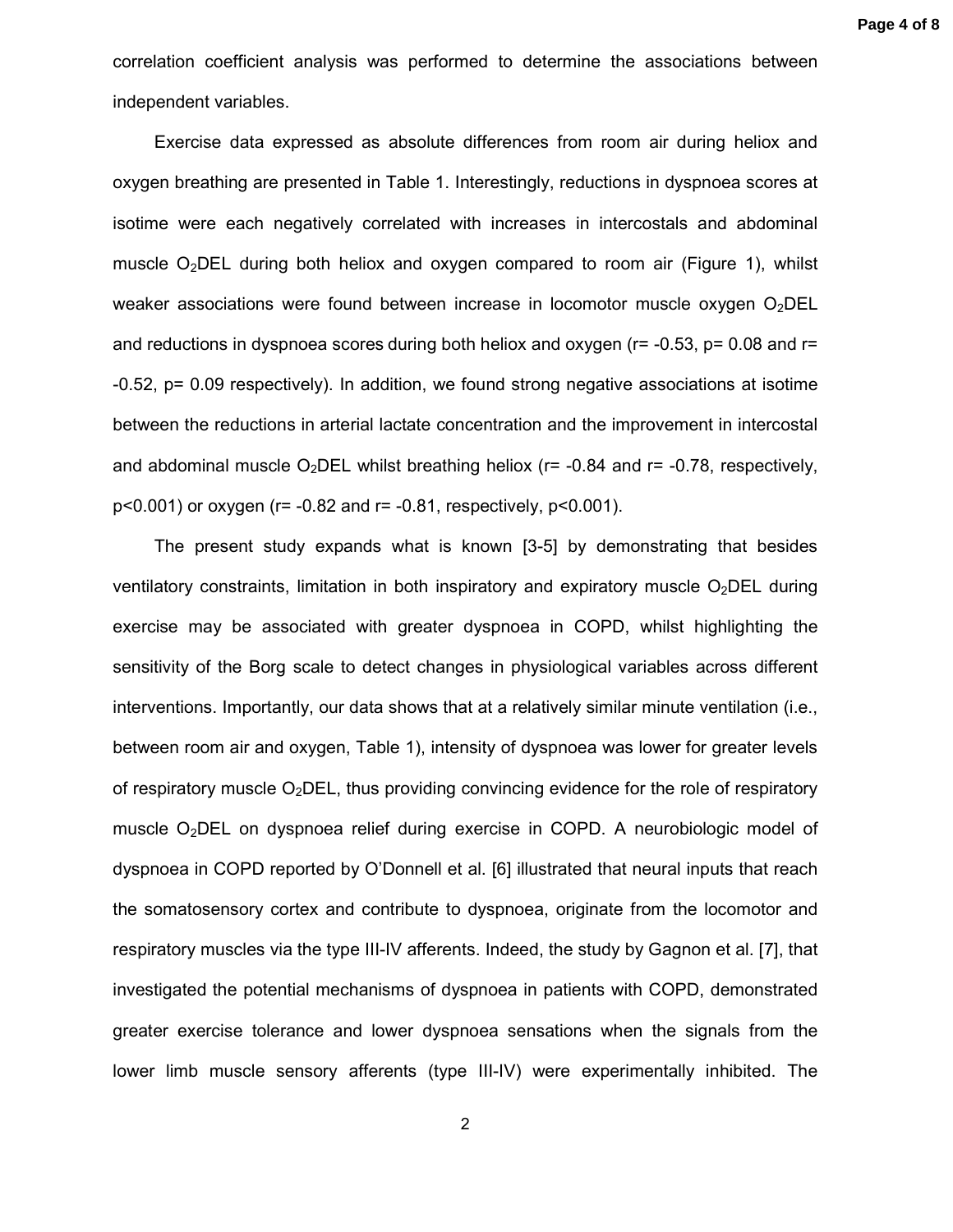underlying mechanism for our findings may be that an increase in respiratory muscle O2DEL (by heliox and oxygen breathing) may have mitigated exercise-induced respiratory muscle fatigue [3] and thus muscle sensory afferent traffic in type III-IV nerves innervating the respiratory muscles [6]. In addition, the strong negative correlation that we found between the improvement in intercostal and abdominal muscle  $O<sub>2</sub>DEL$  and the decrease in arterial blood lactate concentration further supports the notion of lower respiratory muscle fatigue both during heliox and oxygen breathing compared to room air. However, since arterial lactate increases are likely dominated by leg muscle lactate output, we cannot exclude the possibility that part of the relationship between dyspnoea and lactate is unrelated to respiratory muscle  $O<sub>2</sub>$ DEL or part of reduction in dyspnoea is partially linked with reduction in respiratory muscle fatigue secondary to reduced respiratory muscle work [8] and improvement in lung mechanics following heliox and oxygen breathing (Table 1).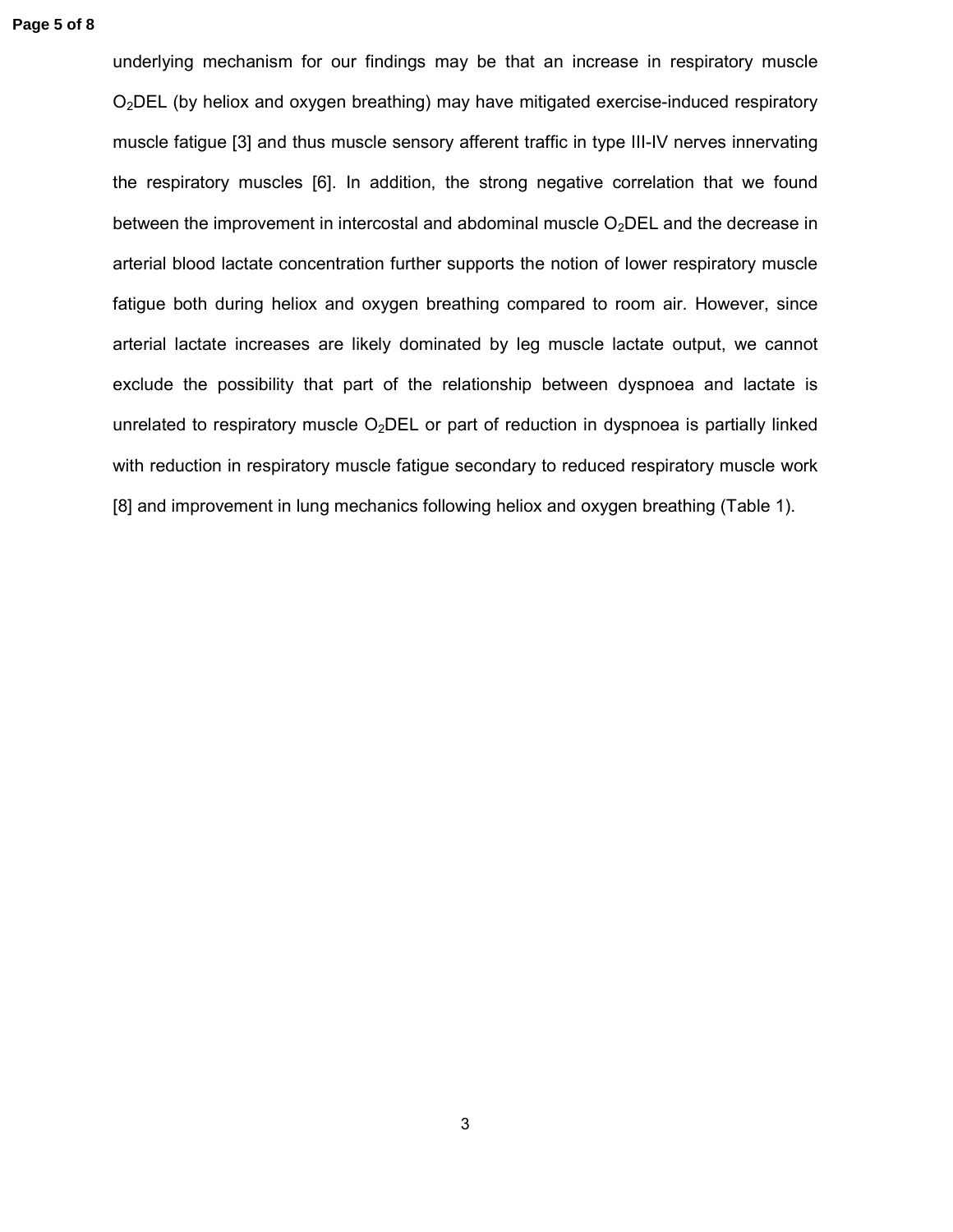- 1. Louvaris Z, Vogiatzis I, Aliverti A, Habazettl H, Wagner H, Wagner P, Zakynthinos S. Blood flow does not redistribute from respiratory to leg muscles during exercise breathing heliox or oxygen in COPD. J Appl Physiol (1985). 2014; 117: 267-276.
- 2. Dempsey JA, Sheel AW, St Croix CM Morgan BJ. Respiratory influences on sympathetic vasomotor outflow in humans. Respir Physiol Neurobiol. 2002; 130: 3–20.
- 3. Mahler DA, O'Donnell DE. Recent advances in Dyspnea. Chest. 2015; 47: 232-241.
- 4. Dubé BP, Vermeulen F, Laveneziana P. Exertional Dyspnoea in Chronic Respiratory Diseases: From Physiology to Clinical Application. Arch Bronconeumol. 2017; 53: 62- 70.
- 5. Guenette JA, Webb KA, O'Donnell DE. Does dynamic hyperinflation contribute to dyspnoea during exercise in patients with COPD? Eur Respir J. 2012; 40: 322-329.
- 6. O'Donnell DE, Ora J, Webb KA, Laveneziana P, Jensen D. Mechanisms of activityrelated dyspnea in pulmonary diseases. Respir Physiol Neurobiol. 2009; 167: 116-132.
- 7. Gagnon P, Bussières JS, Ribeiro F, Gagnon SL, Saey D, Gagné N, Provencher S, Maltais F. Influences of spinal anesthesia on exercise tolerance in patients with chronic obstructive pulmonary disease. Am J Respir Crit Care Med. 2012; 186: 606-615.
- 8. Amann M, Regan MS, Kobitary M, Eldridge MW, Boutellier U, Pegelow DF, Dempsey JA. Impact of pulmonary system limitations on locomotor muscle fatigue in patients with COPD. Am J Physiol Regul Integr Comp Physiol. 2010; 299: R314–R324.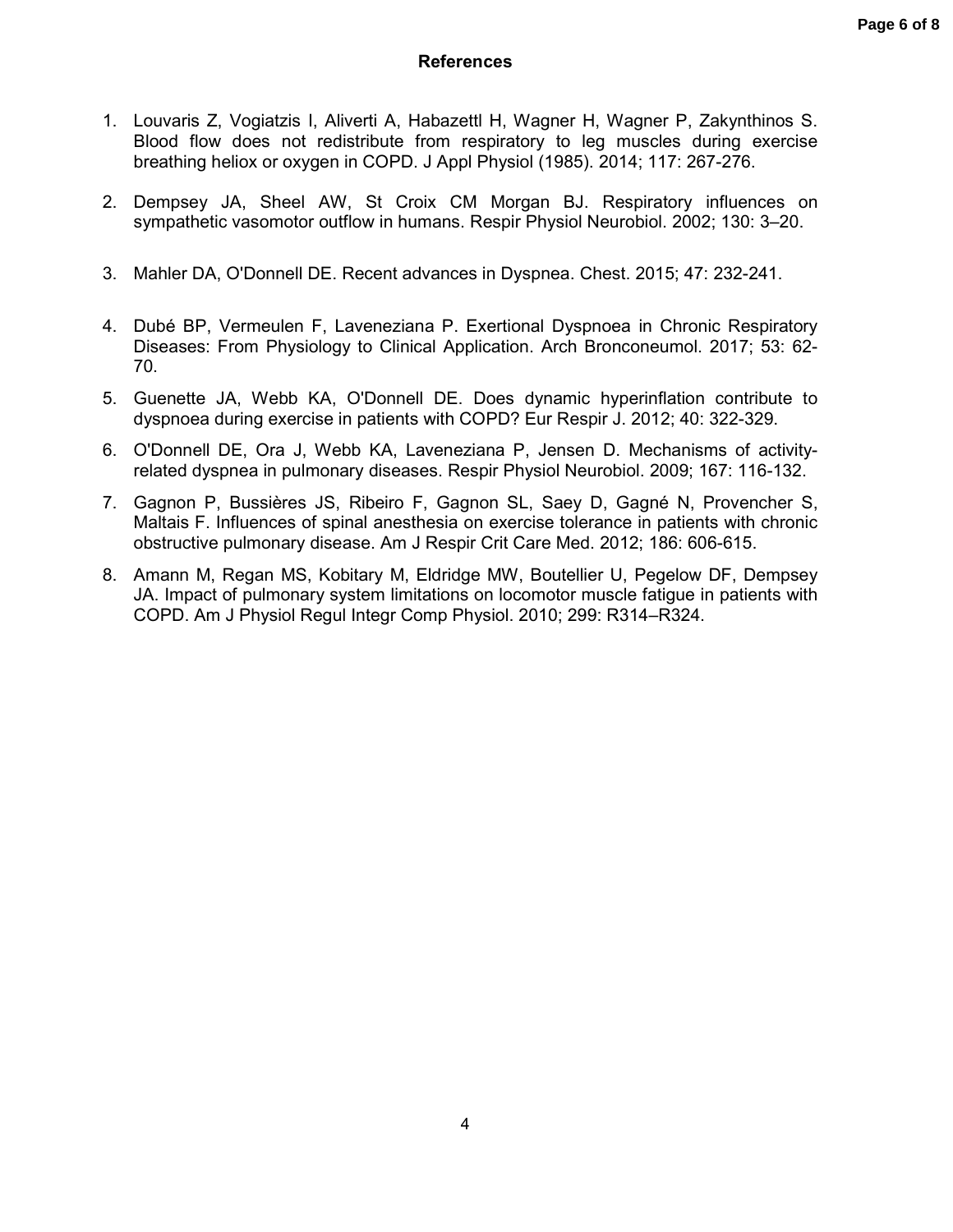| Variables                                                       | Air          | Heliox                        | 100% Oxygen                    |
|-----------------------------------------------------------------|--------------|-------------------------------|--------------------------------|
| Endurance time, s                                               | $406 \pm 36$ |                               |                                |
|                                                                 | Exhaustion   | Isotime <sup>†</sup>          | Isotime <sup>†</sup>           |
| $V_E$ , I/min                                                   |              | $+4.7 \pm 0.6^{\ddagger}$     | $-1.4 \pm 0.4$ <sup>§</sup>    |
| SaO <sub>2</sub> , $%$                                          |              | $+4 \pm 1^{\ddagger}$         | $+11 \pm 1^{\text{IS}}$        |
| IC, I                                                           |              | $+0.227 \pm 0.08^{\ddagger}$  | $+0.080 \pm 0.01$ <sup>§</sup> |
| Ti, seconds                                                     |              | $+0.27 \pm 0.09^{\ddagger}$   | $+0.28 \pm 0.12^{\ddagger}$    |
| Ti/Ttot, %                                                      |              | $+8 \pm 2^{\ddagger}$         | $+10 \pm 3^{\ddagger}$         |
| Intercostal muscle blood flow, ml/min/100g                      |              | $+4.3 \pm 0.5^{\ddagger}$     | $-0.3 \pm 0.2$ <sup>§</sup>    |
| Abdominal muscle blood flow, ml/min/100g                        |              | $+2.3 \pm 0.7^{\ddagger}$     | $-0.2 \pm 0.2$ <sup>§</sup>    |
| Vastus Lateralis muscle blood flow, ml/min/100g                 |              | $+6.9 \pm 2.8^{\ddagger}$     | $-0.1 \pm 1.1^{\$}$            |
| Systemic arterial oxygen content, mIO <sub>2</sub> /l           |              | $+8 \pm 3^{\ddagger}$         | $+42 \pm 8$ <sup>#§</sup>      |
| Intercostal muscle $O_2$ DEL, mIO $_2$ /min/100g                |              | $+0.85 \pm 0.24$ <sup>‡</sup> | $+0.31 \pm 0.10^{18}$          |
| Abdominal muscle $O_2$ DEL, mIO $_2$ /min/100g                  |              | $+0.45 \pm 0.10^{\ddagger}$   | $+0.28 \pm 0.09^{\ddagger}$    |
| Vastus Lateralis O <sub>2</sub> DEL, mIO <sub>2</sub> /min/100g |              | $+1.31 \pm 0.34^{\ddagger}$   | $+1.12 \pm 0.41^{\ddagger}$    |
| Arterial lactate concentration, mmol/l                          |              | $-1.21 \pm 0.34^{\ddagger}$   | $-1.58 \pm 0.39^{\ddagger}$    |
| Borg dyspnoea scores                                            |              | $-2.0 \pm 0.4^{\ddagger}$     | $-2.5 \pm 0.3^{\ddagger}$      |

## **Table 1. Exercise data expressed as differences from air breathing.**

Exercise data during constant load exercise expressed as differences from air during heliox and 100% oxygen breathing. Values are expressed as means  $\pm$  SEM for 10 subjects. V<sub>E</sub>, minute ventilation; SaO<sub>2</sub>, arterial oxygen saturation; IC, inspiratory capacity; Ti, time of inspiration; Ti/Ttot, duty cycle of inspiration; O<sub>2</sub>DEL, oxygen delivery.<sup>†</sup> Isotime data are those obtained on normoxic heliox and 100% oxygen at the same time-point as at exhaustion on room air (i.e., 406 ± 36 sec). ‡ Denotes significant differences versus exhaustion in room air. § Denotes significant differences versus heliox.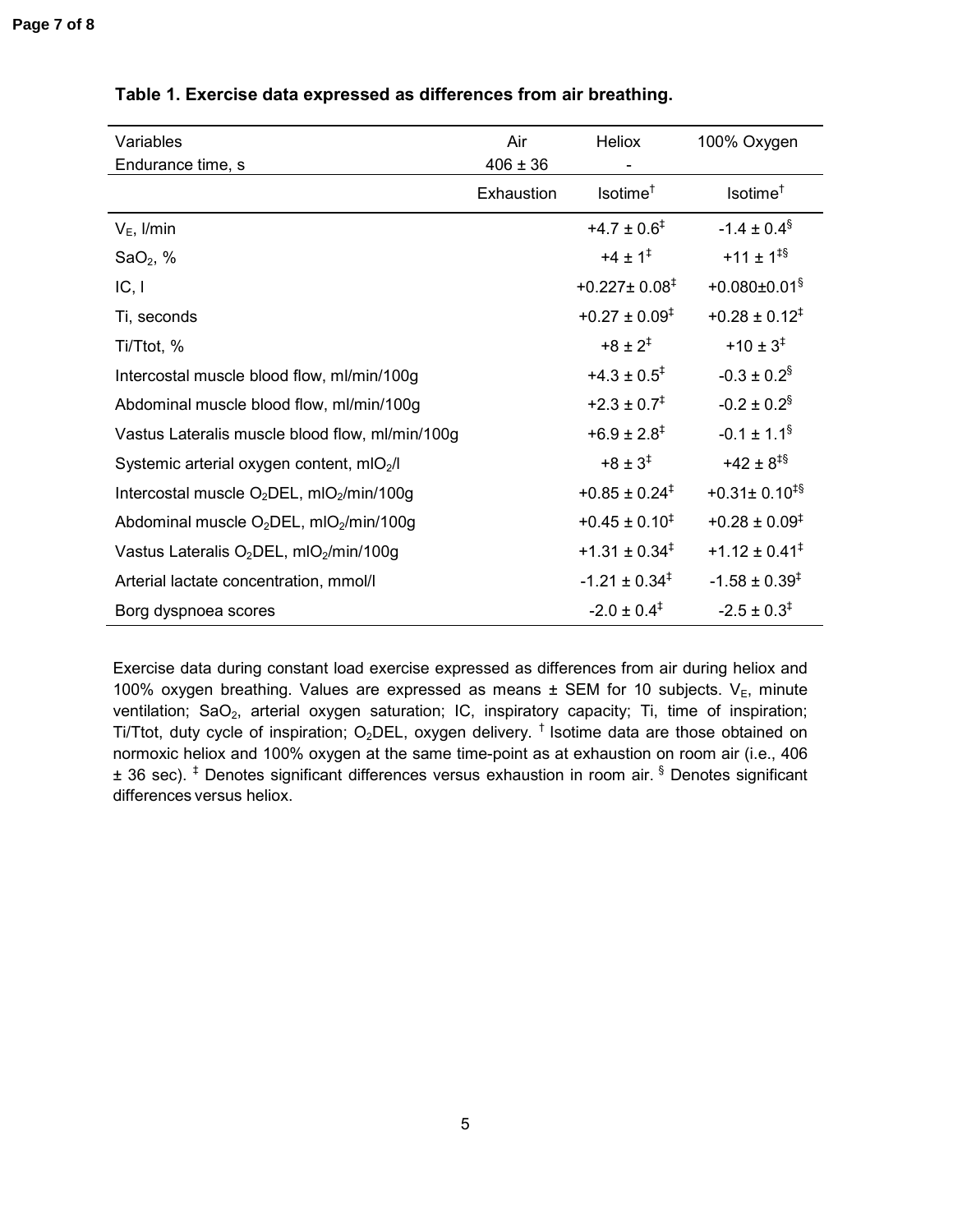## **Figure legend**

**Figure 1.** Associations at isotime between the reductions (compared to room air breathing) in dyspnoea sensations and the improvement (compared to room air breathing) in respiratory (intercostal or abdominal) oxygen delivery whilst breathing heliox (a and c) and 100% oxygen (b and d). Data concern individual values of 10 patients. Regression coefficients and significance levels are given in each figure.